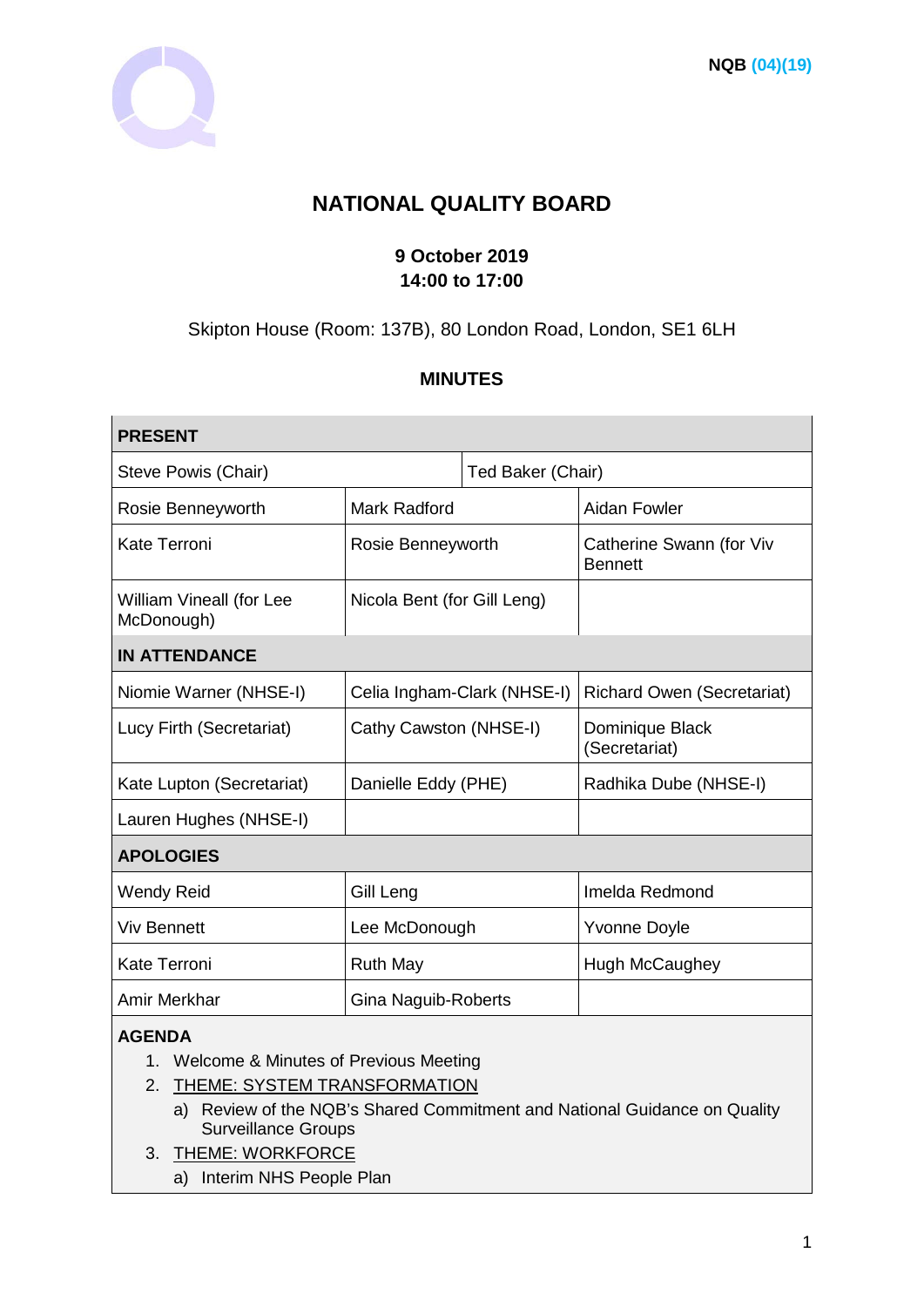

- b) Reducing Stress and Building Resilience in the Workforce
- 4. THEME: VARIATION
- a) NCAPOP Partners SG Update
- 5. THEME: PATIENT SAFETY
	- a) NaPSAC Update
- 6. Any Other Business
	- a) Paterson Enquiry Reports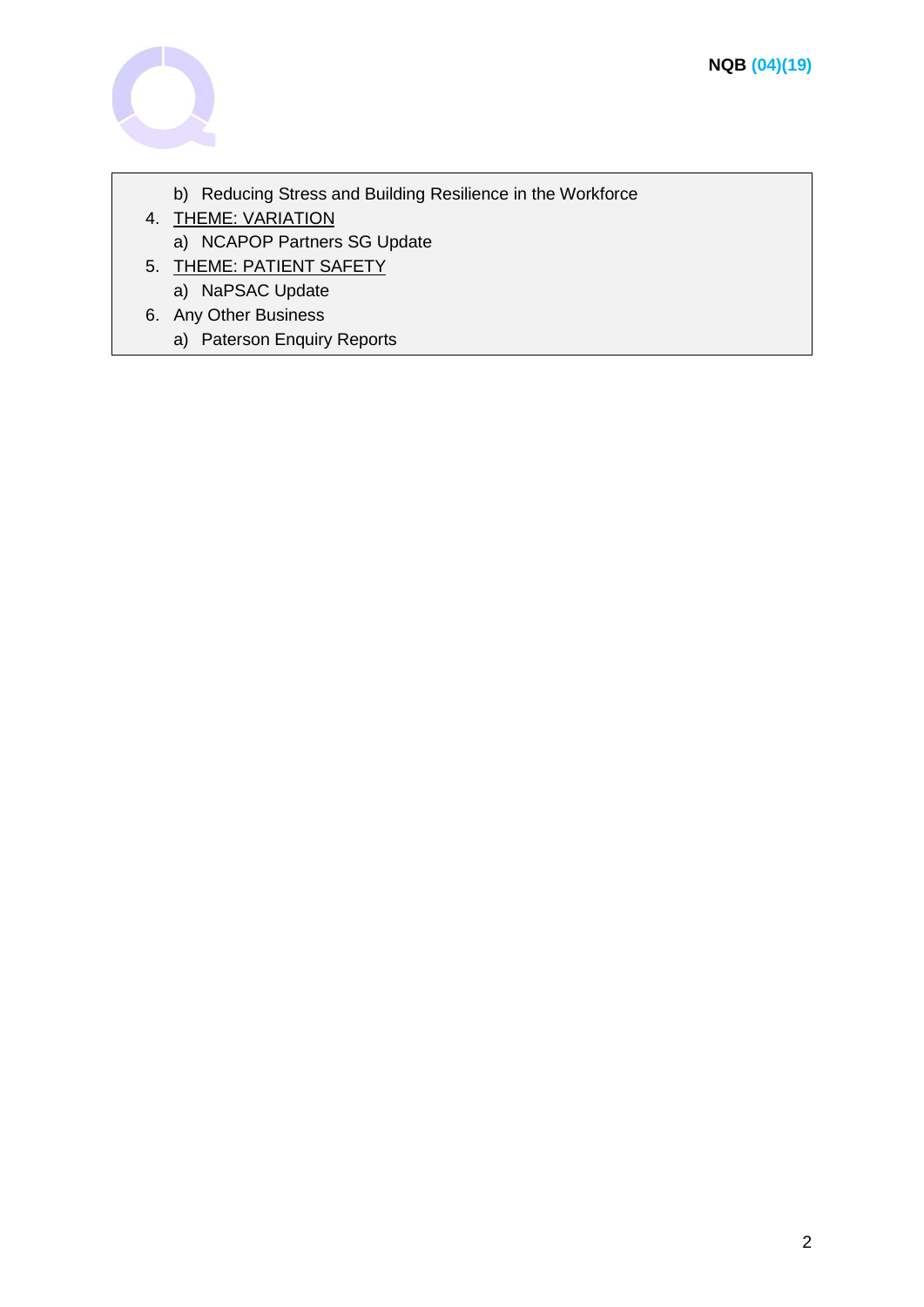

# **1. Welcome & Minutes from Previous Meeting**

- 1.1 STEVE POWIS (Chair) welcomed all to the fourth meeting of the National Quality Board (NQB) 2019. MARK RADFORD, Director of Nursing at HEE, was introduced and welcomed as an NQB member. Attendees and apologies were noted as above.
- 1.2 The minutes of the previous meeting on 12 June 2019 were approved. There was an amendment to the previous minutes; GILL LENG gave her apologies. The rest of the minutes were agreed as a true and accurate record and would be published in due course, alongside the associated agenda and papers.
- 1.3 The NQB agreed to bring back the following items to a future NQB meeting:
	- a) An update on delivery of the Long Term Plan;
	- b) An update on the Learning from Deaths Programme;
	- c) An update on delivery of the Patient Safety Strategy;
	- d) An update on the Williams Review into Gross Negligence Manslaughter in Healthcare.

# **2. THEME: SYSTEM TRANSFORMATION**

**Review of the NQB's Shared Commitment and National Guidance on Quality Surveillance Groups.** 

2.1 KATE LUPTON was invited to present this item and the associated paper (Paper 1). Work to refresh the Shared Commitment was agreed at the June 2019 Board meeting. The work commenced in August 2019 and highlighted the need to align the refresh with separate policy work to update the national model of quality surveillance (through Quality Surveillance Groups).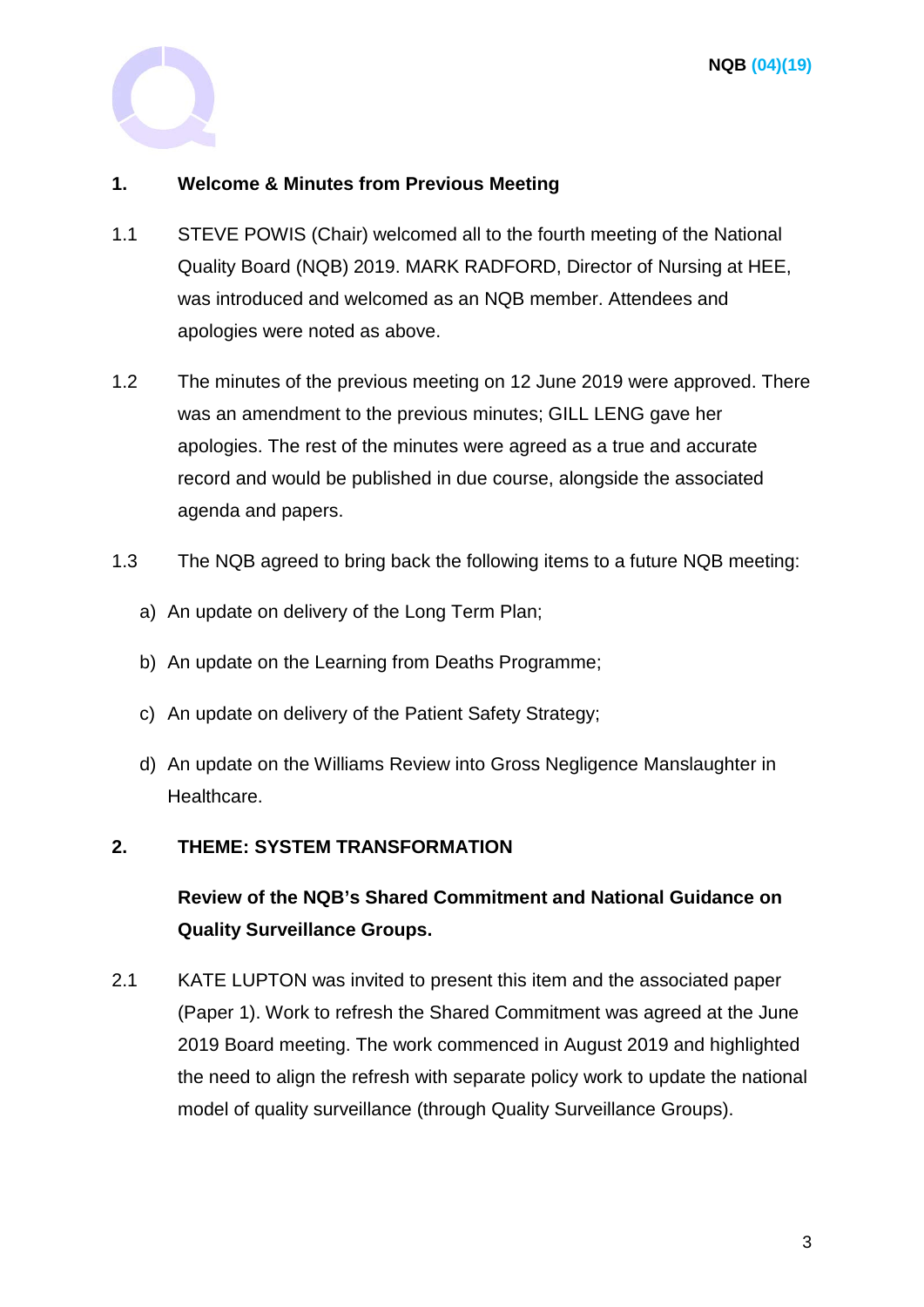

- 2.2 The Review is being carried out in consultation with regional and national stakeholders across the system, including ALB representatives, regional NHSE-I teams, STPs/ ICSs and those working on quality surveillance locally.
- 2.3 Efforts are being focused on ensuring alignment with other key national policies (Quality Matters, the Public Health Quality framework, Improvement Framework) and looking broadly at governance around quality surveillance nationally (e.g. coverage of the Emerging Concerns Protocol, Joint Strategic Oversight Groups).

The NQB was asked to:

- a) **Note** the policy work being undertaken to review the Shared Commitment and the national model of quality surveillance (QSGs);
- b) **Provide feedback** on the emerging findings and methodology taken so far in the review, including identifying any further key contacts to be consulted and giving specific feedback on how the refreshed Shared Commitment needs to be aligned with the forthcoming Improvement Framework;
- c) **Agree** to the timetable proposed for the work with a revised Shared Commitment and National Guidance to be tabled for discussion at the NQB in December 2019.
- 2.4 The NQB noted the update and made the following points:
	- a) We need to build on the existing Shared Commitment document to ensure it reflects the direction of travel of services as they develop;
	- b) The importance of having a system-wide perspective when looking at Quality, including common language that all stakeholders across the system can adopt;
	- c) The need to consider how Quality is measured, building on work already underway at NHSE-I to develop system metrics. The "I Statements" developed by Think Local Act Personal (TLAP) were considered helpful here;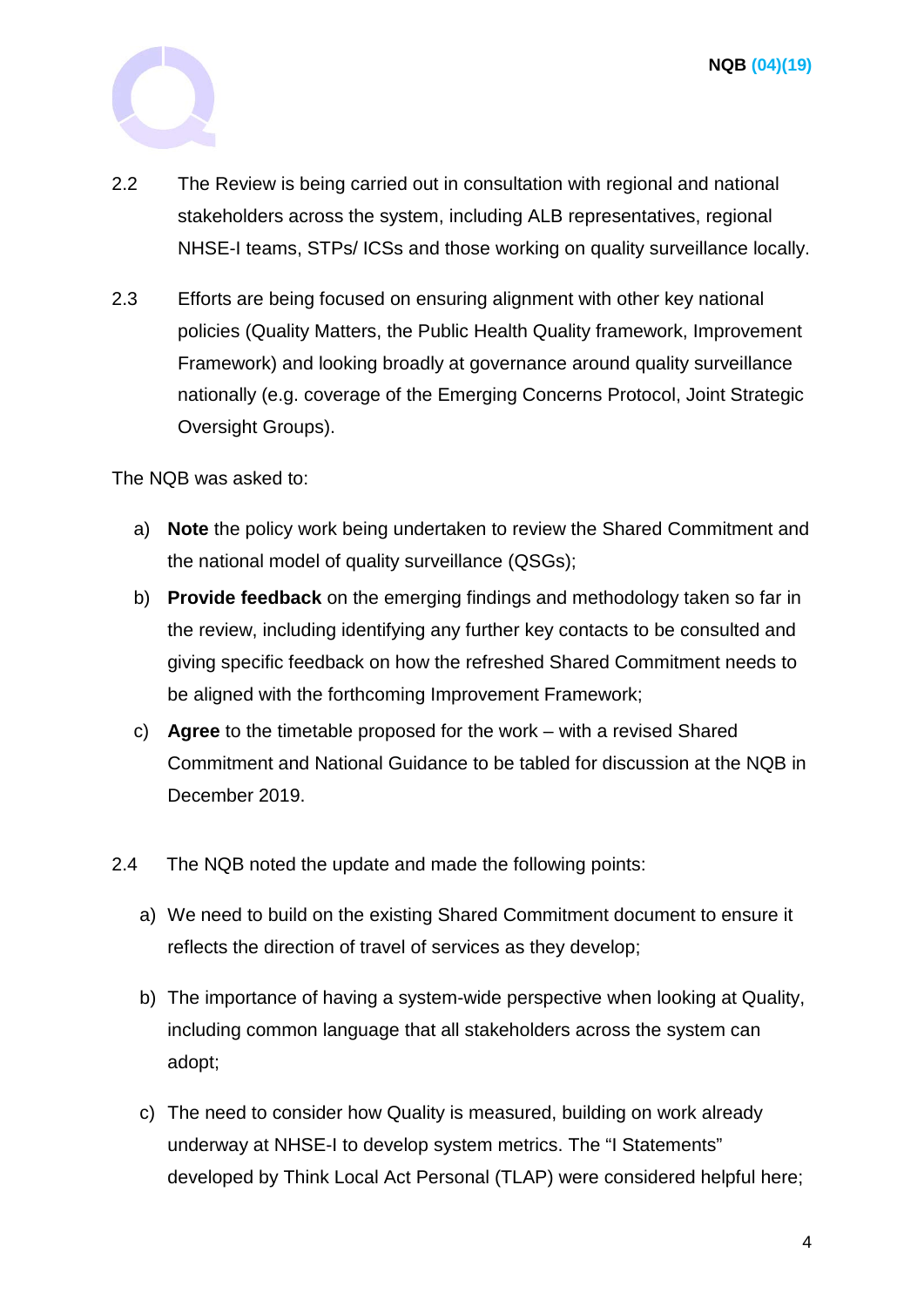

- d) It is important that providers are engaged in discussions on Quality in STPs/ ICSs – this is already happening well in some places;
- e) The importance of linking this work with Quality Matters.
- 2.5 Members of the NQB were supportive of the work and asked that an update is presented at the next meeting in December 2019.

# **3. THEME: WORKFORCE**

#### **a) The Interim NHS People Plan**

- 3.1 CATHY CAWSTON (Guest) was invited to present this item with the associated paper (Paper 2). An update was provided on the development of the Interim NHS People Plan, including a timetable of work and core priorities of the new Operating Model in local systems. The full plan is expected to be published before Christmas.
- 3.2 The presentation included the following key points:
	- a) The People Plan is the delivery vehicle for the workforce elements of the Long Term Plan;
	- b) There is a strong focus on strengthening leadership across the NHS aligning with work by the CQC on the Oversight Framework and identifying a unified way of thinking about what successful leadership looks like (defined in a new Leadership Compact);
	- c) Consideration is being given to how 21st century care is being delivered, and what role each professional group should play in this;
	- d) There is a need to be focused and targeted on what is realistically deliverable in the timeframe i.e. working towards publishing the plan prior to Christmas.

The NQB was asked to: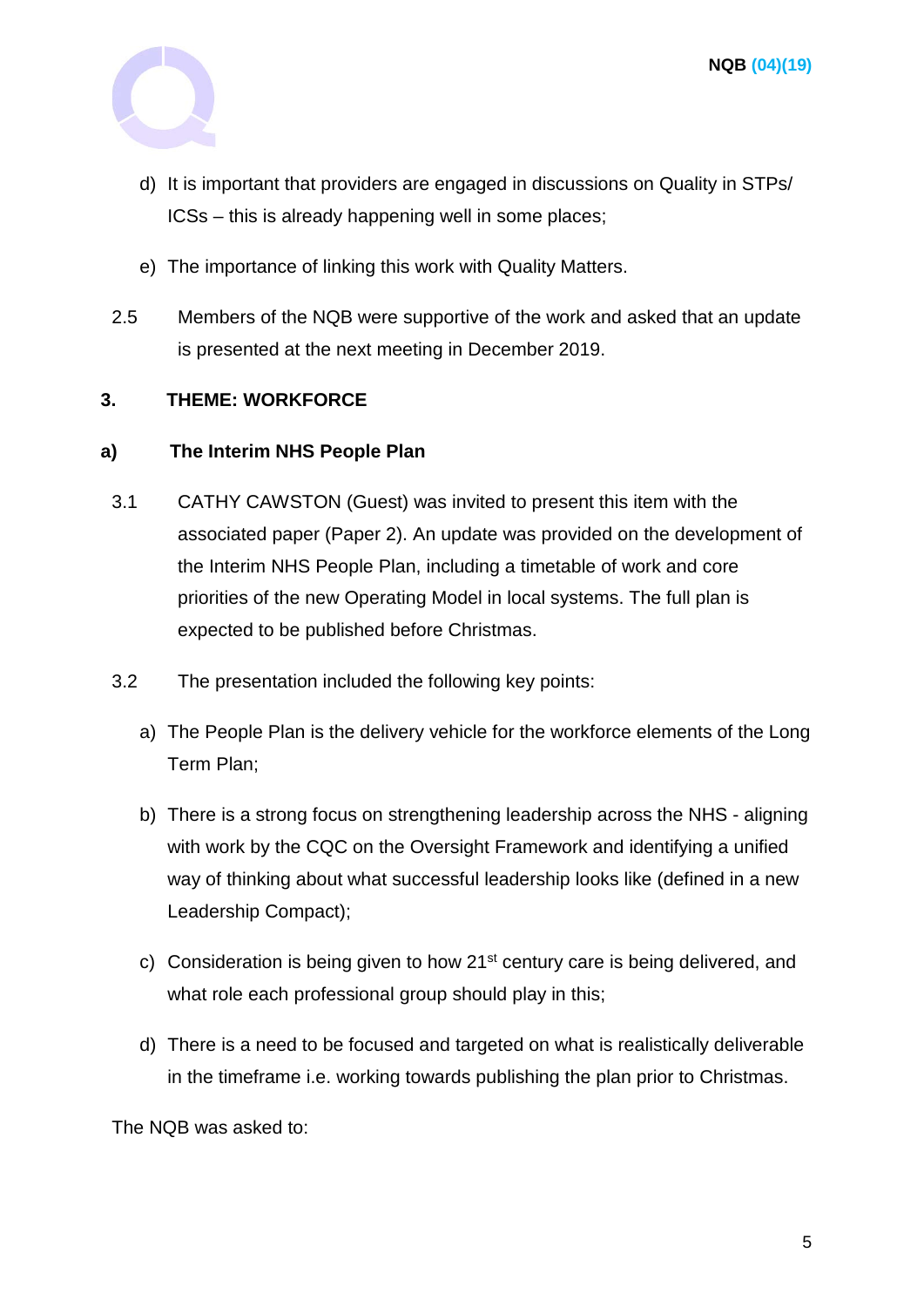

- a) Receive the *Interim NHS People Plan* slides and **consider** what opportunities there are for the NQB to support the People Plan agenda through its organisations, teams and personally;
- b) **Consider** whether there are any conversations or pieces of work that the NQB could be more closely involved in as work progresses;
- c) **Advise** as to whether there are any key messages that the NQB would like to see reflected in the next People Plan about how we work together across health and care.
- 3.3 During the discussion, the NQB provided the following views:
	- a) It is important that new workforce models are not developed in isolation from new models of care;
	- b) We need to be realistic in terms of what is achievable with the workforce we currently have. There is a need to plan both long and short term to tackle workforce issues;
	- c) The current workforce needs to be flexible in terms of having a mix of core skills that can be utilised in a transferable way. At the same time, there is a need to ensure that staff do not work outside of professional competencies;
	- d) The need to have a thorough look at roles to ensure that they are futureproofed.
- 3.4 The NQB offered their support by ensuring that the CQC 'Better Place to Work' programme is aligned with the work, and by ensuring that CQC regulations do not constrain innovation around development of the workforce strategy.

# **b) Reducing Stress and Building Resilience in the Workforce:**

a) MARK RADFORD (Member) introduced this item and the associated paper (Paper 3). Mark outlined the Reducing Stress and Building Resilience in the Workforce framework (published April 2019) aimed and helping health and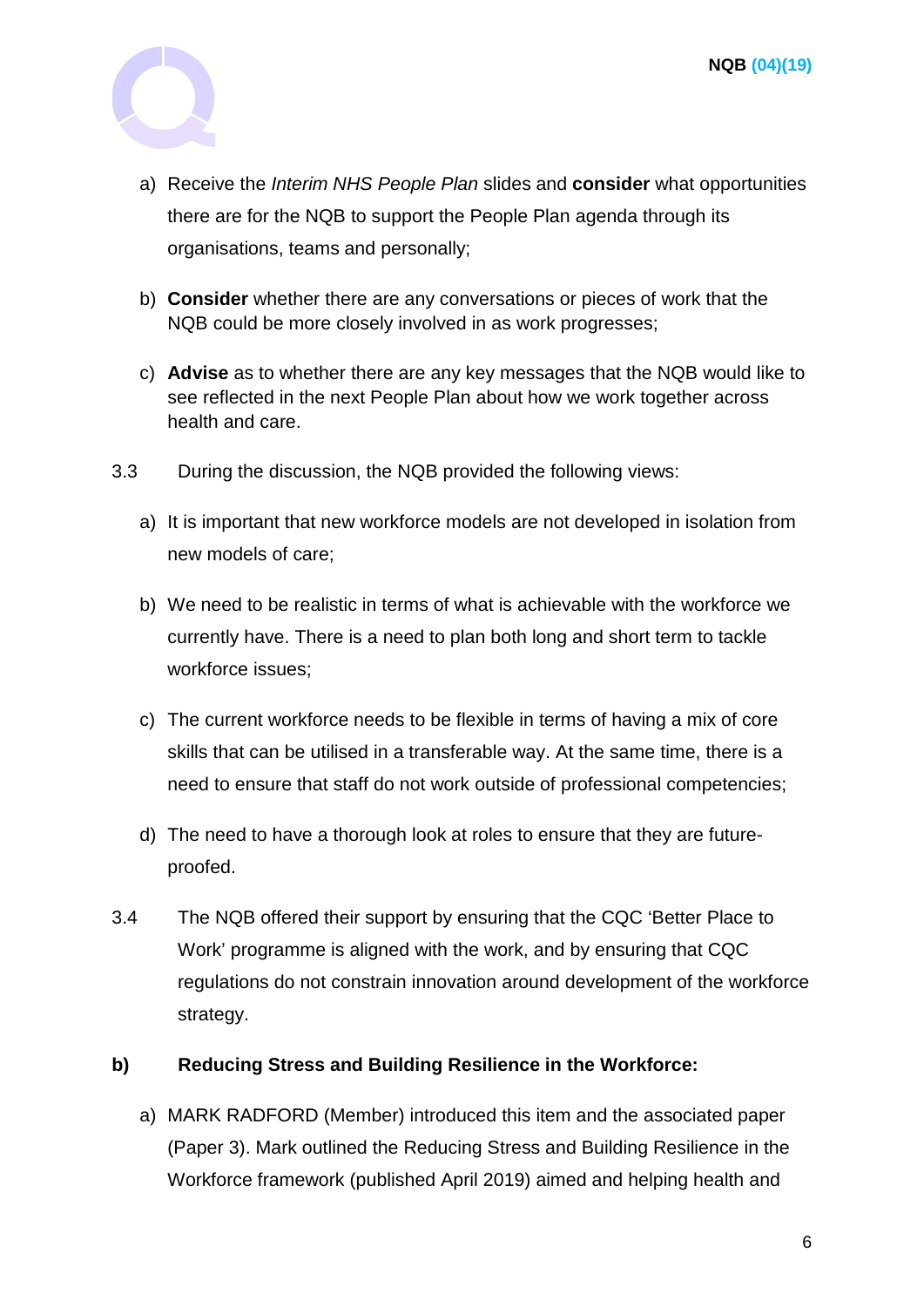

social care employers improve the mental wellbeing of their employees. The presentation highlighted some key challenges the NHS faces with regards to workforce including resilience, capacity and wellbeing and the issues of recruitment and retention of staff. It is an area of work that the Secretary of State has taken great interest in it.

- 3.5 The NQB was asked to:
	- *a)* **Note** the work done to develop the *Workforce Stress and Supportive Organisation – a framework for improvement through reflection, curiosity and change;*
	- *b)* **Consider** what could be done to help test out and promote the Framework within the system.
- 3.6 The NQB noted the work done and raised the following points:
	- a) Need to communicate a clear, consistent and positive message with leaders living the values and behaviours;
	- b) Importance of measuring the delivery of the Framework;
	- c) The work needs to align with other Quality Improvement initiatives, such as the GMC's work on leadership;
	- d) The importance of focussing on the basics in the workplace such as ensuring employees have adequate breaks and their IT equipment works properly:
	- e) The Framework may be of value in the context of EU Exit, in terms of steps required to mitigate the potential impact on the workforce.
- 3.7 The following NQB support offer was made:
	- a) Nicola Bent agreed to follow up with HEE to discuss the NICE national guidelines on workplace health. NICE would also be willing to test out the Framework;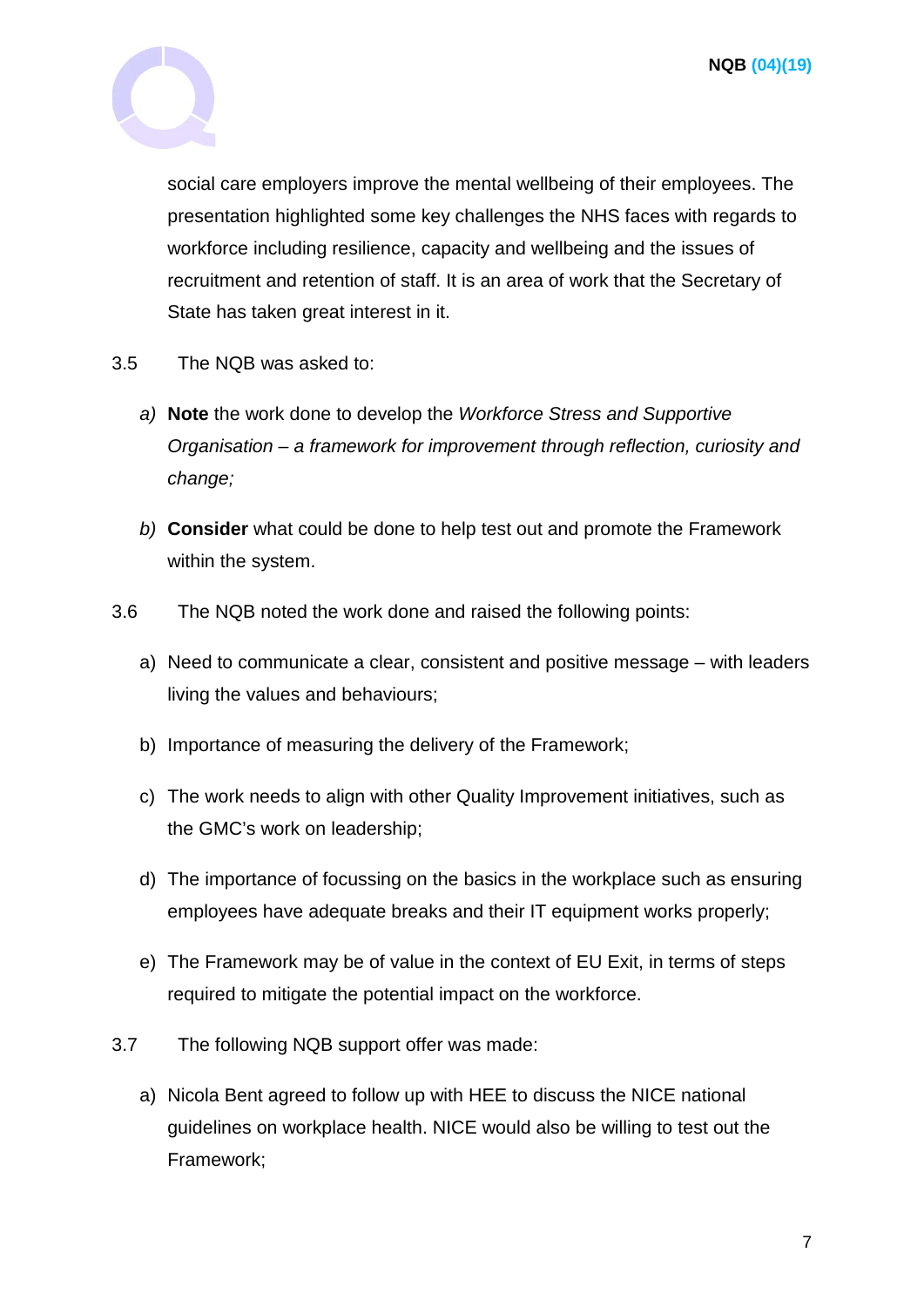

b) Mark Radford suggested that Simon Gregory may be invited to attend a future NQB meeting to discuss the support being given to junior medical students in terms of measuring workforce morale.

# **4. THEME: VARIATION**

# **NCAPOP Partners Sub Group update**

- 4.1 CELIA INGHAM CLARK introduced this item and the associated paper (Paper 4). The presentation gave a summary of the progress of the National Quality Board Partners Sub Group over the last year that it has been operating.
- 4.2 The presentation included the following points:
	- a) The need to move towards real time reporting and streamlining of audits; the ambition is for data to be collected only once and via patient records;
	- b) Work undertaken to map the NCAPOP against Long Term Plan priority areas – including autism;
	- c) The aim is to link with NHSE/I and the model health system.
- 4.3 The NQB was asked to:
	- a) **Note** the purpose of the NQB PSG; to ensure recommendations from national clinical audits (NCA)s are picked up and acted on; and to help decide prioritisation of topics for NCAs;
	- b) **Note** the partner organisations engaged in the NQB PSG and the role of National Quality Improvement Clinical Audit Network (N-QI-CAN);
	- c) **Note** the high level 1-year summary (from November 18) of the NQB PSG work, including the number of reports produced and reviewed, the number of national recommendations discussed with relevant organisational, clinical and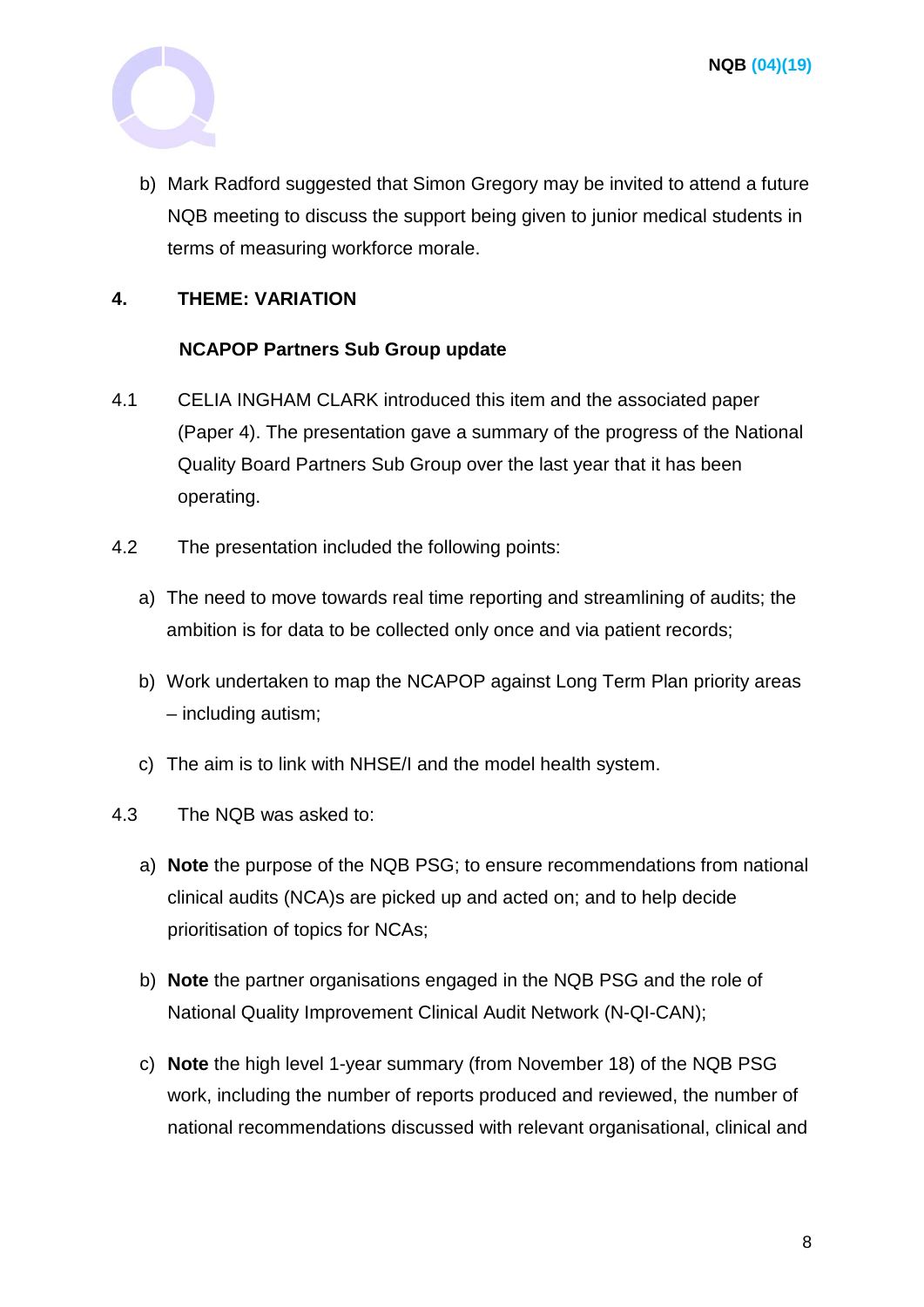

policy leads, as well as highlighting Long Term plan areas that have no NCAPOP aligned to them;

- d) **Provide** recommendations to the NQB PSG in relation to the strategic approach of reviewing the national clinical audits (NCA's); including agreed principles and highlighting examples of where working together with Model Hospital, GIRFT, NHS Digital and other partners is already happening or could be improved.
- 4.4 The NQB noted the progress made and highlighted:
	- a) The value of having a robust governance process in place for the audits;
	- b) The need to ensure that outlier organisations are maximising the use of audit data to improve service delivery;
	- c) The need for audit data to be shared within local systems through Quality Surveillance Groups, for example;
	- d) The value of evaluating the Clinical Audit programme to identify what difference it is making and how it could be improved going forward;
	- e) The value of the Board having visibility of clinical audits and recommendations in the future.
- 4.5 The following NQB support offer was made:
	- a) Ensure linkages are made with relevant CQC work;
	- b) Help work through how audit data could be used within local systems through QSGs.

# **5. THEME: PATIENT SAFETY**

**NaPSAC Update**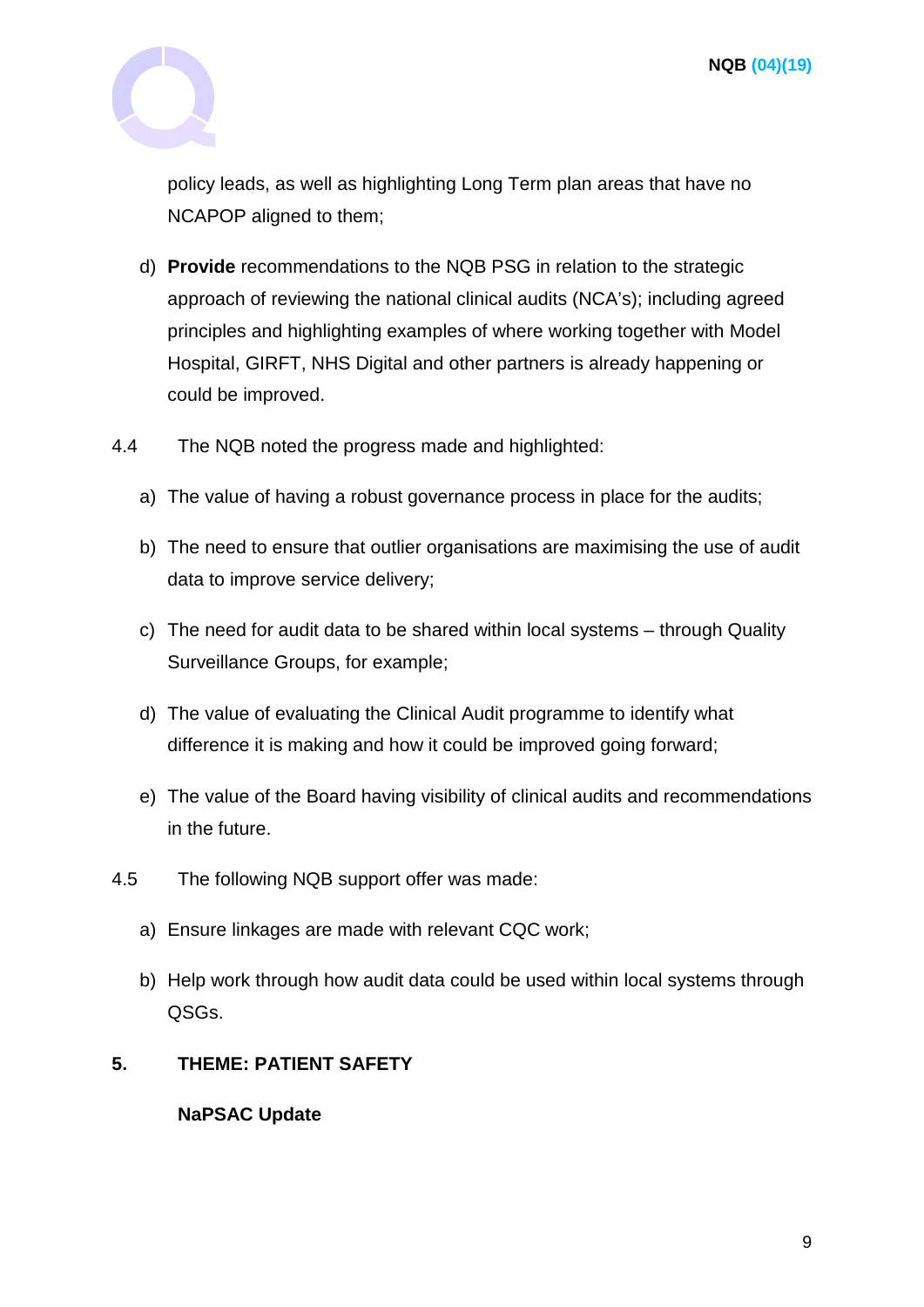

- 5.1 Aidan Fowler (Member) introduced this item on the agenda and associated paper (Paper 5). He introduced NIOMIE WARNER – Head of Programme, National Patient Safety Committee.
- 5.2 Aidan updated the NQB on the progress made towards development of the National Patient Safety Alert template and summarised the timetable for completion of this work.
- 5.3 The NQB were asked to:
	- a) **Note** the progress made on the National Patient Safety Alert template and the credentialing process for alert issuers;
	- b) **Note** the anticipated timetable for completing the credentialing process;
	- c) **Agree** to receive an update on progress in Spring 2020.
- 5.4 The NQB noted the progress made and highlighted:
	- a) The need to reset the culture around patient safety alerts, with a firmer expectation that alerts will be acted on;
	- b) The need to ensure a minimum number of alerts in the system whilst managing the communications beneath them carefully;
	- c) The importance of ensuring rapidity and timeliness of alerts, including enabling patients to be notified quickly of patient safety threats.
- 5.5 The NQB agreed for this item to be brought back in the Spring time for an update on progress, at which point the first few alerts will have been issued. It was also agreed that CQC would follow up with the Patient Safety Team with regards to supporting communications on the first alert.

# **6. AOB**

6.1 WILLIAM VINEALL raised the item of Paterson Enquiry reports.